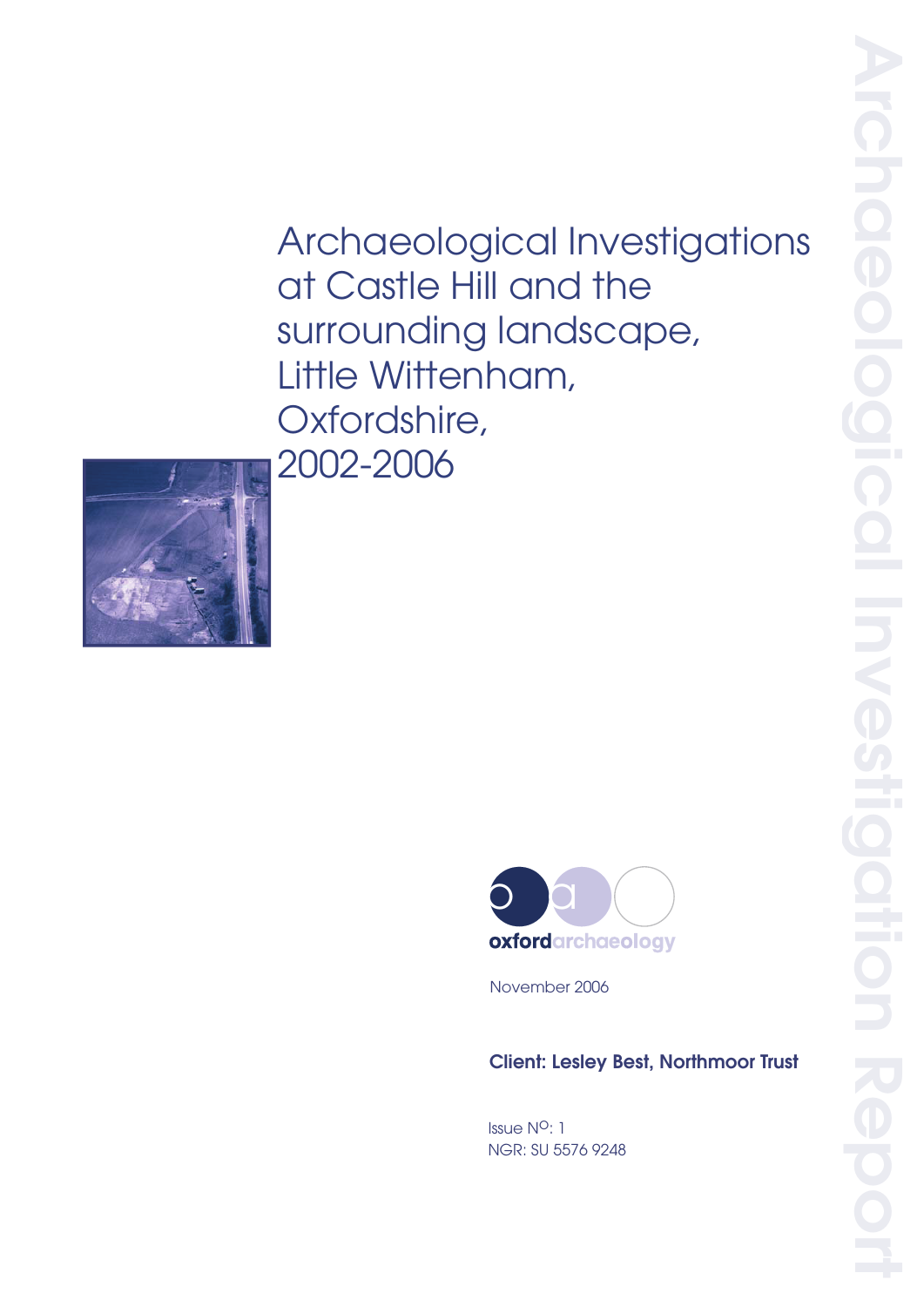# **Archaeological Investigations at Castle Hill and the surrounding landscape, Little Wittenham, Oxfordshire, 2002- 2006**

**by** 

**Tim Allen, Kate Cramp, Hugo Lamdin-Whymark and Leo Webley** 

**Oxford Archaeology** 

**November 2006**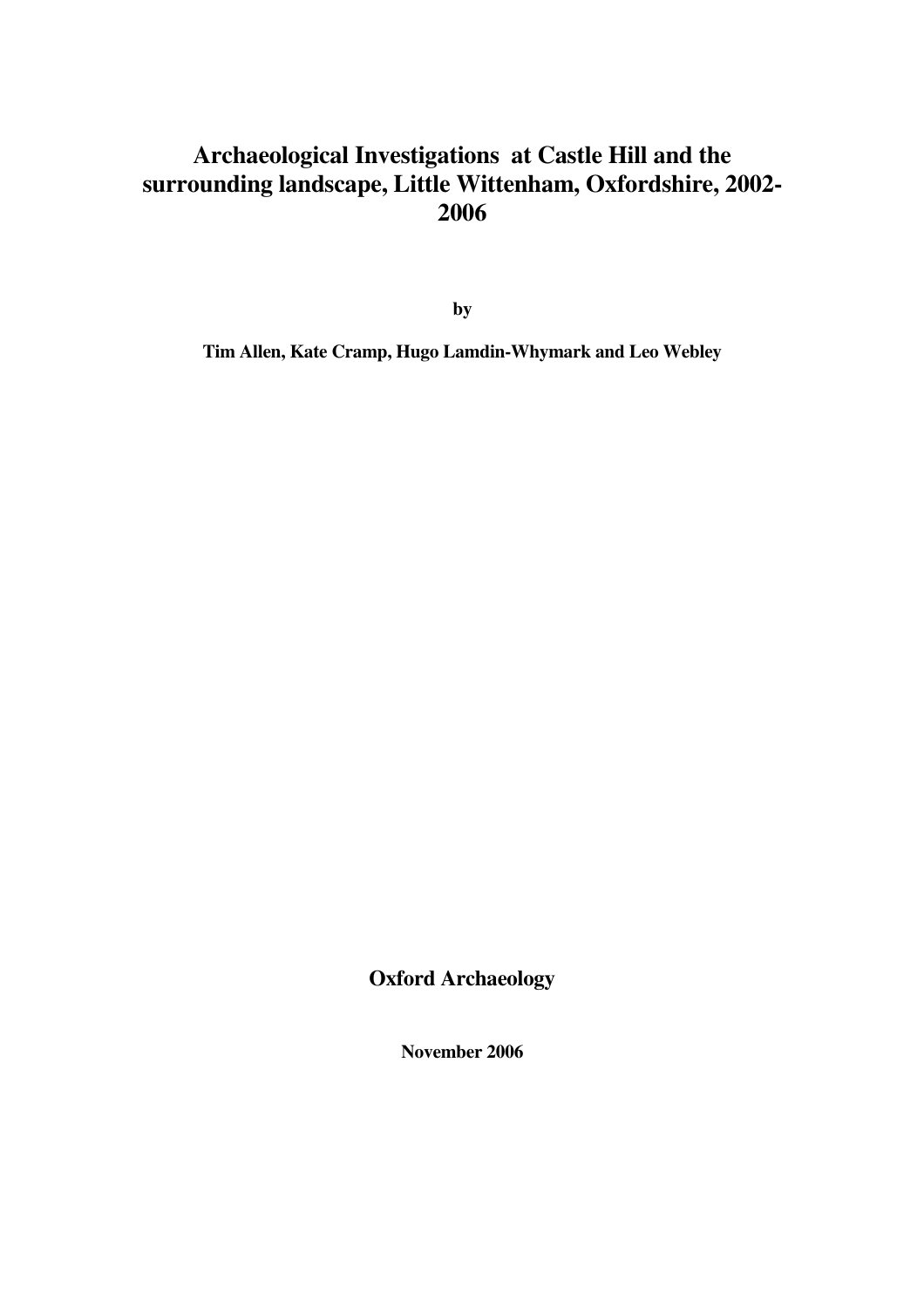# **Castle Hill and the surrounding landscape, Little Wittenham, Oxfordshire**

# **Contents**

| List of figures                                                                | vi             |
|--------------------------------------------------------------------------------|----------------|
| List of plates                                                                 | X              |
| List of tables                                                                 | xi             |
| Summary                                                                        | xvii           |
| Acknowledgements                                                               | xix            |
| <b>CHAPTER 1: Introduction and Background by Tim Allen</b>                     | $\mathbf{1}$   |
| Introduction                                                                   | $\mathbf{1}$   |
| The scope of the project                                                       | $\mathbf{1}$   |
| Structure of the report                                                        | $\overline{3}$ |
| The project background                                                         | $\overline{4}$ |
| Research aims and objectives                                                   | 12             |
| Detailed excavation methodology                                                | 14             |
| Conventions used in this report                                                | 15             |
| <b>CHAPTER 2: Castle Hill Archaeological Sequence by Leo Webley</b>            | 17             |
| Geophysical survey by Andy Payne                                               | 17             |
| Introduction to the excavations                                                | 18             |
| Summary of excavation results                                                  | 19             |
| Stratigraphic narrative                                                        | 20             |
| <b>CHAPTER 3: Castle Hill Artefacts</b>                                        | 36             |
| Flint by Kate Cramp and Hugo-Lamdin Whymark                                    | 36             |
| Prehistoric pottery by Emily Edwards                                           | 39             |
| Late Iron Age and Roman pottery by Paul Booth                                  | 47             |
| Post-Roman pottery by Paul Blinkhorn                                           | 56             |
| Prehistoric fired clay by Emily Edwards                                        | 57             |
| Roman and post-Roman fired clay and ceramic building material by<br>Paul Booth | 58             |
| Metalwork by Ian Scott                                                         | 60             |
| Roman coins by Paul Booth                                                      | 64             |
| Roman glass by Hilary Cool                                                     | 64             |
| Worked bone by Leigh Allen                                                     | 64             |
| Worked stone by Fiona Roe                                                      | 65             |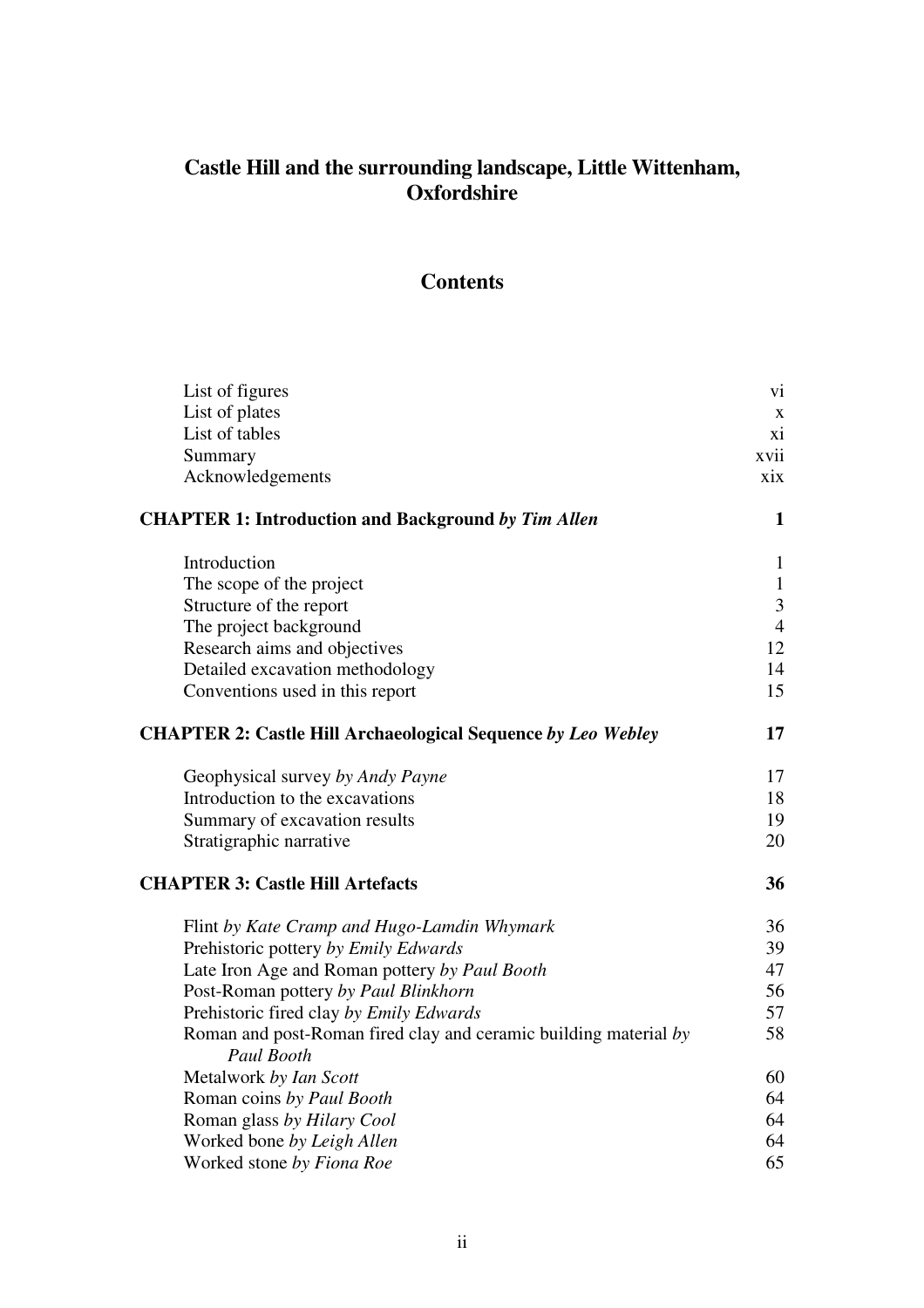| <b>CHAPTER 4: Castle Hill Environmental Evidence</b>                                 | 67  |
|--------------------------------------------------------------------------------------|-----|
| Human bone by Peter Hacking, Annsofie Witkin and Ceridwen<br><b>Boston</b>           | 67  |
| Animal bone by Fay Worley and Jennifer Kitch, with fish bone by<br>Rebecca Nicholson | 73  |
| Oyster shell by Leo Webley                                                           | 90  |
| Land snails by Amy Reynolds                                                          | 90  |
| Charred plant remains by Wendy Smith, Mark Robinson and Ben<br>Harrold               | 93  |
| Pollen and phytoliths by Adrian G Parker                                             | 94  |
| Radiocarbon dating by Leo Webley                                                     | 96  |
| <b>CHAPTER 5: Castle Hill Environs Archaeological Sequence</b>                       | 98  |
| Introduction                                                                         | 98  |
| Time Team geophysical survey                                                         | 98  |
| Oxford Archaeology geophysical survey by A. D. H. Bartlett                           | 100 |
| Summary of results                                                                   | 102 |
| Phasing methodology                                                                  | 102 |
| Stratigraphic narrative                                                              | 103 |
| <b>CHAPTER 6: Artefacts from Castle Hill Environs</b>                                | 124 |
| Prehistoric pottery by Emily Edwards                                                 | 124 |
| Late Iron Age and Roman pottery by Paul Booth                                        | 129 |
| Prehistoric fired clay by Cynthia Poole (see Chapter 9)                              | 131 |
| Flint by Kate Cramp and Hugo Lamdin-Whymark                                          | 131 |
| Worked stone by Fiona Roe                                                            | 134 |
| Worked bone by Rosemary Grant                                                        | 136 |
| Metalwork by Ian Scott                                                               | 138 |
| Roman coins by Paul Booth                                                            | 140 |
| Glass by Adam Partington                                                             | 140 |
| <b>CHAPTER 7: Environmental Evidence from Castle Hill Environs</b>                   | 141 |
| Human remains by Peter Hacking and Ceridwen Boston                                   | 141 |
| Animal bone by Fay Worley                                                            | 146 |
| Oyster shell by Adam Partington                                                      | 175 |
| Charred plant remains by Wendy Smith, Mark Robinson and Ben<br>Harrold               | 176 |
| Pollen and phytoliths from Trench 14 by Adrian Parker                                | 180 |
| Soil micromorphology by Marta Perez                                                  | 181 |
| Radiocarbon dating by Tim Allen                                                      | 183 |
| <b>CHAPTER 8: Hill Farm Archaeological Sequence</b>                                  | 184 |
| Introduction                                                                         | 184 |
| Summary of results                                                                   | 184 |
| Phasing methodology                                                                  | 185 |
| Stratigraphic narrative                                                              | 185 |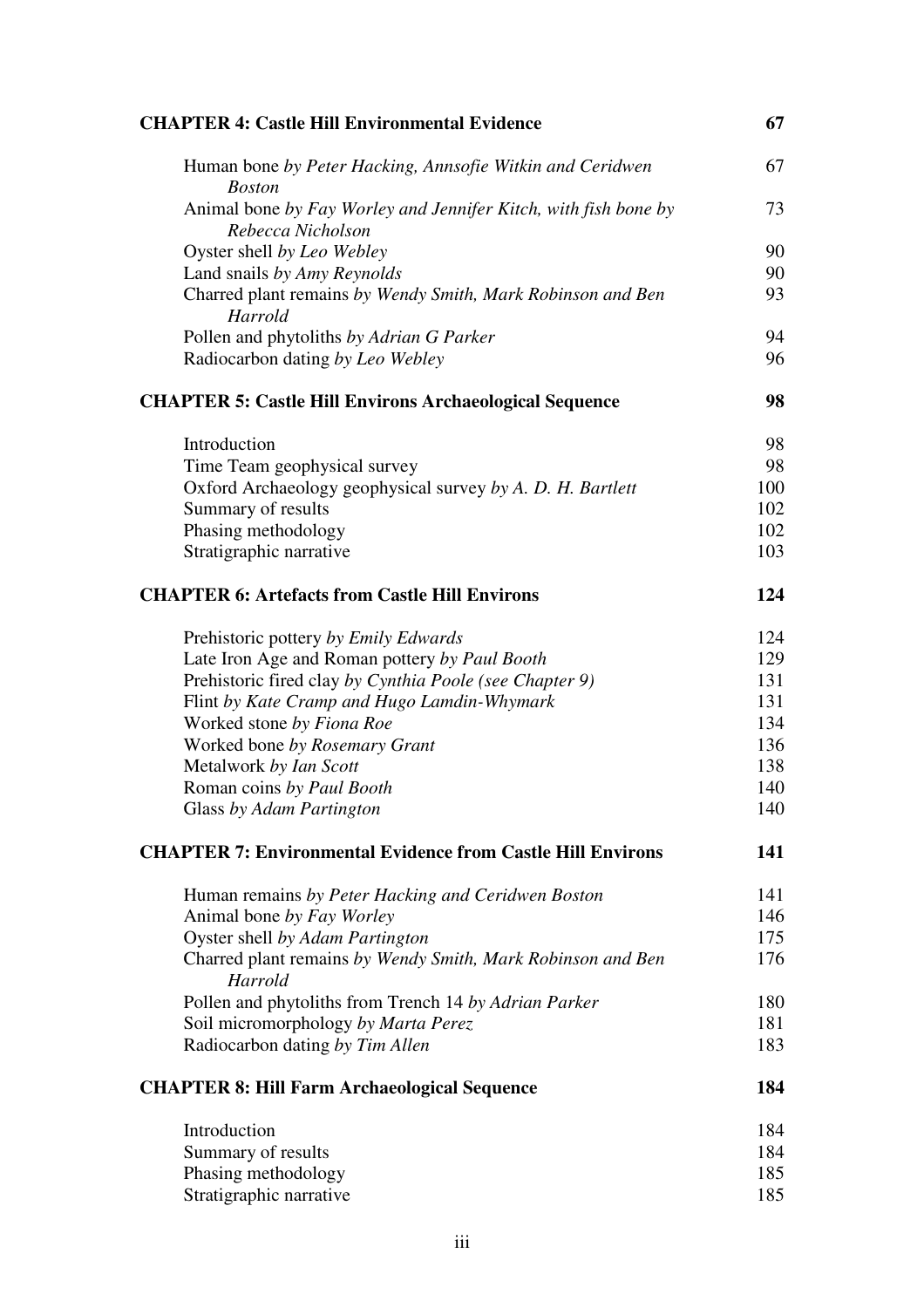#### **CHAPTER 9: Hill Farm Artefacts 212**

| Prehistoric pottery by Emily Edwards                | 212 |
|-----------------------------------------------------|-----|
| Late Iron Age and Roman pottery by Paul Booth       | 216 |
| Prehistoric fired clay by Cynthia Poole             | 216 |
| Flint by Kate Cramp and Hugo Lamdin-Whymark         | 220 |
| Worked stone by Fiona Roe                           | 223 |
| Worked bone by Rosemary Grant                       | 226 |
| Metalwork by Ian Scott                              | 226 |
| Iron slag and other debris by Lynne Keys            | 228 |
| <b>CHAPTER 10: Hill Farm Environmental Evidence</b> | 229 |
| Human remains by Peter Hacking and Ceridwen Boston  | 229 |
| Animal bone by Fay Worley                           | 233 |
| Charred plant remains by Wendy Smith                | 243 |
| Charcoal by Wendy Smith                             | 247 |
| Radiocarbon dating by Tim Allen                     | 249 |

# **CHAPTER 11: Discussion of Castle Hill and the adjacent settlement 250**

#### **CHAPTER 12: Neptune Wood**

Introduction Summary of results Stratigraphic narrative Flint *by Hugo Lamdin-Whymark* Prehistoric pottery *by Emily Edwards* Roman pottery *by Paul Booth* Post-Roman pottery *by Paul Blinkhorn* Metalwork *by Ian Scott* Roman coins *by Paul Booth* Animal bone *by Fay Worley* Palaeo-environmental remains *by Seren Griffiths* Land and freshwater snails *by E C Stafford* Charred plant remains *by Ruth Pelling* Radiocarbon dating Discussion

## **CHAPTER 13: Excavations at Little Wittenham Manor**

Introduction Aims of the excavation Method of excavation Summary of results Geophysical survey Stratigraphic narrative Post-Roman pottery *by John Cotter* Struck flint *by Kate Cramp*